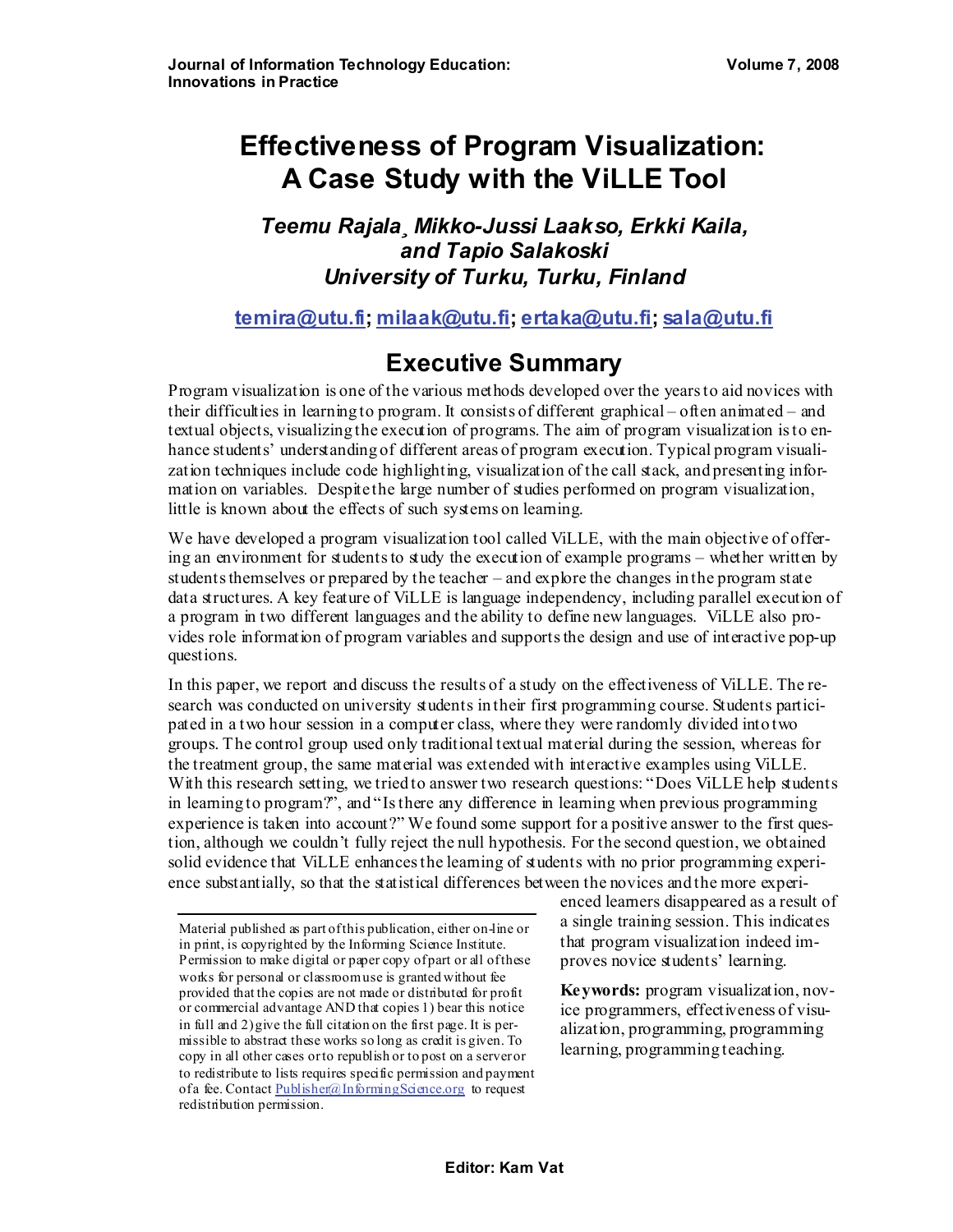# **Introduction**

Learning to program is not an easy task. According to multi-national studies published in recent years, students have problems in writing program code (McCracken et al., 2001), in reading and tracing skills (Lister et al., 2004), and in designing software (Tenenberg et al., 2005). Since constructing and even understanding computer programs have proven to be a highly non-trivial task for most learners, various techniques and means have been suggested to aid the learning process of beginner programmers. Visualization – generally defined as presenting the execution of program or algorithm with graphical components – is one of these. According to Ben-Ari (2001) visualization includes everything even remotely graphical, from complex animations to indentation of program blocks, and for the effective use of visualizations, the textual and graphical descriptions have to be synchronized. Hyrskykari (1993) states that visualizations can be useful in providing learning models that can be used in linking new information with old knowledge.

Program visualization is a research area that studies ways of visually assisting learners in understanding behaviour of programs. The visualization of programs can be either dynamic or static. Dynamic program visualization tools visualize execution of programs. They usually show how the execution of programs progresses by highlighting parts of the code under execution and by visualizing changes in variable states. An example of a dynamic program visualization tool is Jeliot3 (Moreno, Myller, Sutinen, & Ben-Ari, 2004). Static visualization tools visualize program structures and relations between program objects. An example of a popular static program visualization tool is BlueJ (Kölling, Quig, Patterson, & Rosenberg, 2003).

We have recently developed a dynamic program visualization tool called ViLLE (Rajala, Laakso, Kaila, & Salakoski, 2007). ViLLE is a language-independent visualization tool aimed at providing a more abstract view of programming. The tool can be utilized both in lectures and for independent learning. It has a built-in syntax editor, with which the user can add new languages to the tool or modify the syntax of the built-in languages, currently including e.g. Java, C++, and a pseudo language. The visualizations can be viewed in any of the (user or pre-) defined languages. To emphasize the language independency, ViLLE has a parallel view in which the execution of a program and the program code itself can be viewed simultaneously in two languages. While the execution progresses, the user can observe program outputs and changes in variable values. In addition, to enhance the effectiveness and clarity of the visualization, there is an automatically generated textual description of each code line. The description also includes information about the roles of variables (Sajaniemi, 2002). However, according to Nikula, Sajaniemi, Tedre, and Wray (2007), to get the most benefit from the roles of variables, they should be employed in all aspects of teaching.

The goal of this paper is to find out what kind of effects ViLLE has on programming learning with following research questions: "Does ViLLE help students in learning to program?" and "Is there any difference in learning when previous programming experience is taken into account?". To study these questions, we conducted a study in the first programming course at the University of Turku, Finland, in fall 2007.

This paper has the following structure. In the next section we consider previous work on program and algorithm visualization. In the third section, ViLLE and its key features are described. The research design and results are presented in the fourth and fifth sections, respectively. These are followed by a section in which the results are discussed and, finally, conclusions and future directions are presented.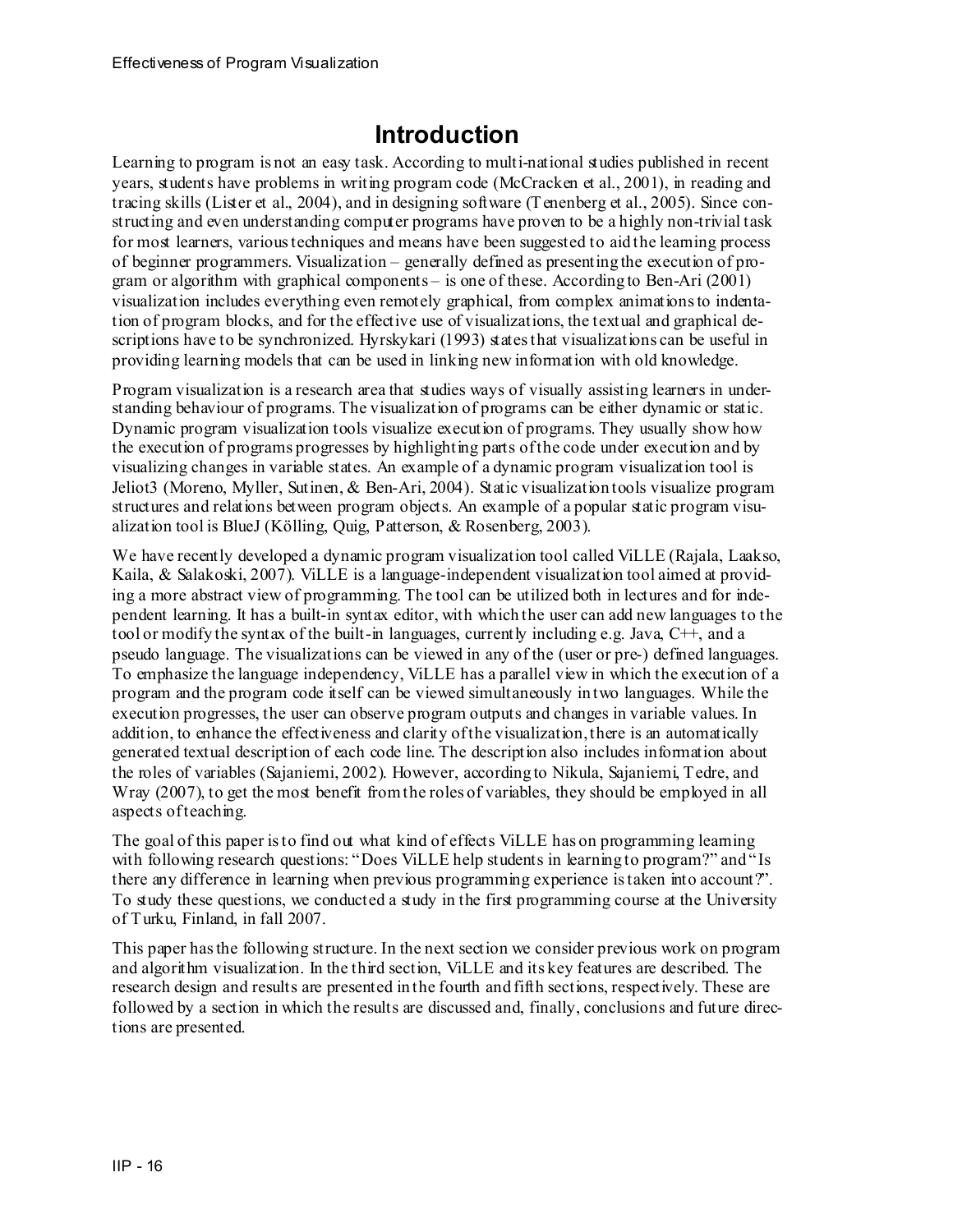# **Related Work**

Many visualization systems have been developed over the past few decades. These include JavaVis (Oechsle & Schmitt, 2002) which visualizes object and sequence diagrams, one based on WYSIWYC (What You See Is What You Code) model and direct manipulation of program structures called ALVIS LIVE! (Hundhausen & Brown, 2007), and Raptor (Carlisle, Wilson, Humphries, & Hadfield, 2005) a visualization tool that utilizes dataflow diagrams. The main part of the development in this field is focused on algorithm animation, which visualizes data structures and algorithms. Notable algorithm animation tools include JHAVE (Grissom, McNally,  $\&$ Naps, 2003), BALSA-II (Brown, 1988), ZEUS (Brown, 1991), XTANGO (Stasko, 1992), and TRAKLA2 (Malmi et al., 2004).

Boyle, Bradley, Chalk, Jones, and Pickard (2003) paid particular interest in a 'visual approach' – portraying the abstract programming concepts with graphical shapes – while defining the new curriculum for London Metropolitan University's course of introductory programming. Over 600 students took part on the course, and the results of the new 'blended learning environment' were quite promising; according to a questionnaire answered at the mid-semester stage more than 80  $\%$ of students described their motivation level as high or very high, and over 70 % were happy or very happy about their progress in studies. The increase in pass rates was between 12 and 23 % compared to previous year. Boyle et al. reported some major issues in handling the course transition, but on average they described the graphical approach 'very successful with the students' (Boyle et al., 2003, p. 177).

Kannusmäki, Moreno, Myller, and Sutinen (2004) evaluated the use of the Jeliot 3 program visualization system during the second course of programming in the Virtual Studies of Computer Science distance learning program at the University of Joensuu, Finland. The emphasis was on ways of using the tool and on features students would like to have included in the tool. The qualitative data was collected from the course's discussion forum messages. Gathered data was divided into three categories: usage patterns, usage problems, and opinions and suggestions. Messages in the first category revealed that the students most successful in the course used Jeliot more than the other groups. However, most of the students in general still used other tools to code and test their programs. The usage problems reported were mostly technical or related to the usability of the editor. The animation was criticized on being too slow and some students even found the whole system unnecessary and unsuitable for advanced courses. The positive aspects identified in the feedback included the ability to make conditional statements, loops, and objects more understandable.

Hundhausen, Douglas, and Stasko (2002) conducted a comprehensive meta-study, analyzing 24 experimental studies on effectiveness of algorithm visualization. They state that one of the main reasons visualizations are not widely used is because the teachers responsible for the courses refuse to use new methods in teaching. They also found out that the main focus in articles about visualizations is normally on their graphical means of expression – in other words their visualization capabilities - instead of their learning benefits. Of the 24 studies examined, 11 showed statistically significant results of visualizations positive effects on learning, meaning that the group using a visualization system gained better learning results than the control group. Hundhausen et al. (2002) also discovered that the sole use of visualization systems doesn't necessarily improve the learning results; it is more important to engage the learners in the subject using visualization system as an aid.

Other studies concerning evaluation of visualization systems include, for example, studies (see Grissom et al., 2003, Laakso, Salakoski, Grandell, et al., 2005; Laakso, Salakoski, Korhonen, 2005) about adapting algorithm animation systems successfully in teaching, and a study about educational impacts of visualization (see Naps et al., 2003). Laakso, Myller, and Korhonen (in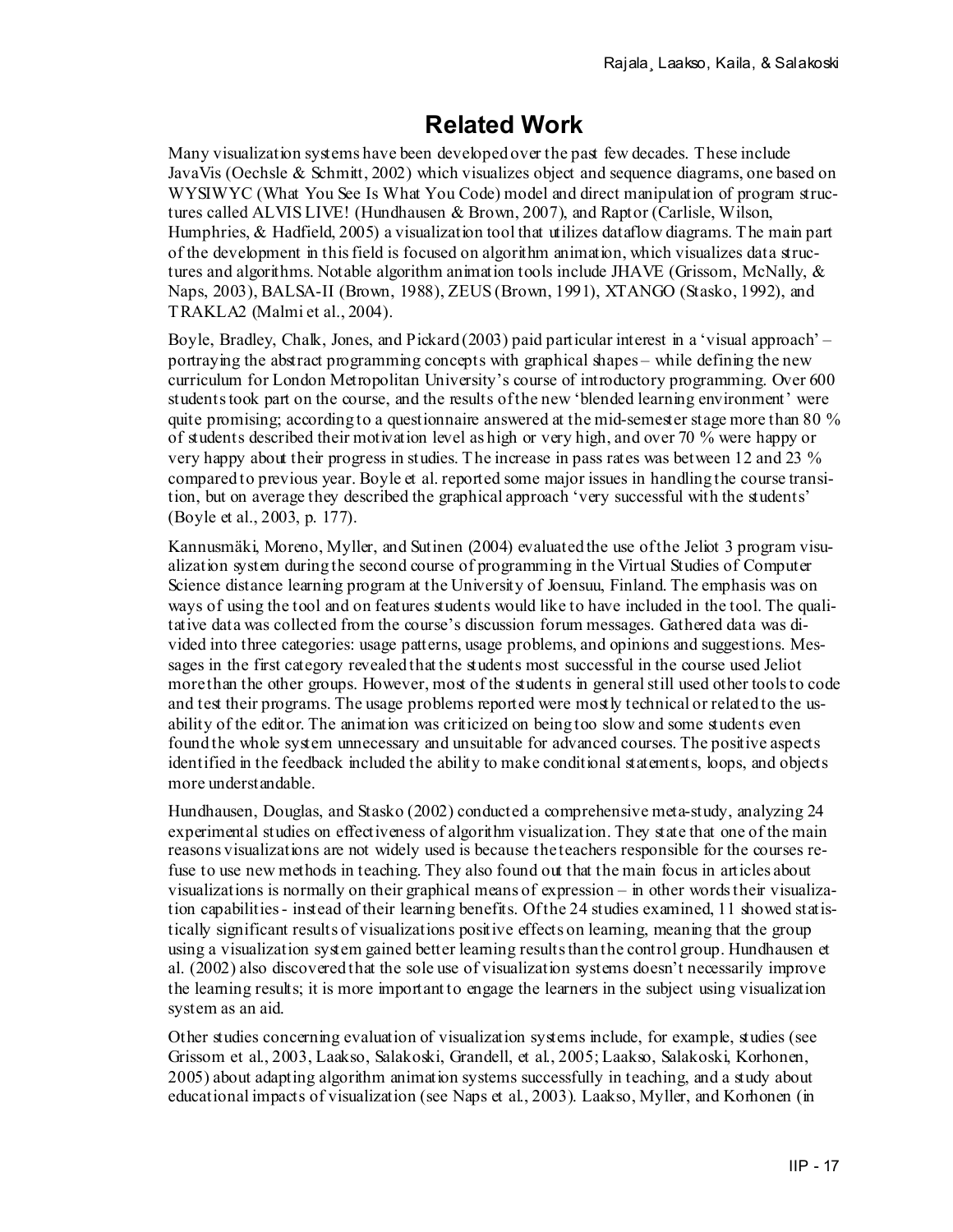press) studied the effectiveness of algorithm visualization system TRAKLA2 in different engagement levels. With a similar research setup to ours (two hour controlled experiment), they were able to confirm some of the hypotheses presented in the taxonomy of learner engagement with visualization technology (Naps et al., 2002).

# **ViLLE**

ViLLE is a program visualization tool for teaching programming to novice programmers. Teachers can use the tool in lectures to demonstrate the dynamic behaviour of program execution, and students can use it independently over the web. ViLLE contains a predefined set of programming examples grouped into different categories based on their topic. Teachers can easily add new examples to the tool or modify the existing ones. The tool contains also a question editor with which the teacher can attach multiple choice and array related pop-up questions to program events of a chosen programming example. The pop-up questions are then shown to the students as they go through the execution of a programming example, engaging them more deeply in learning process.

ViLLE supports all the programming concepts generally featured in introductory programming courses. The support for more advanced concepts is limited: for example objects – excluding arrays, strings and records – are not supported. These limitations however make it possible to define new syntaxes with corresponding features to existing languages in ViLLE.

## *Key Features*

This section presents ViLLE's key features divided into four categories: level of abstraction, user interaction, tracing execution, and customization. The categories reflect the main functions and features in this tool.

#### **Level of abstraction**

Language-independency. One of the most important aspects of ViLLE is the ability to view programming examples in several different programming languages. When observing program execution in different languages, a user can discover similarities in their basic functionalities. It is far more important for the novice programmer to learn how different programming concepts actually work than to focus on the syntactical issues of a specific language. We call this the *programming language independency paradigm*.

**Defining and adding new languages**. As built-in, ViLLE supports Java, pseudo code, and C++. The pseudo code's definition can be altered to suit a teacher's needs. It is also possible to define and add new programming languages to further extend the language support.

**The parallel view**. The program code execution can be viewed simultaneously in two different programming languages. This way the user can see how the execution progresses similarly regardless of syntactical differences between the languages.

**Role information**. The role information of variables is integrated into the code line explanation. According to Sajaniemi and Kuittinen (2003) the role information of variables helps learning and enhances understanding of programs.

#### **User interaction**

**Code editing**. Besides the example creation and editing view, the program code can also be edited in the visualization view, allowing users to trace the effects of changes in execution and visualization. The user's edits are not saved to the original program.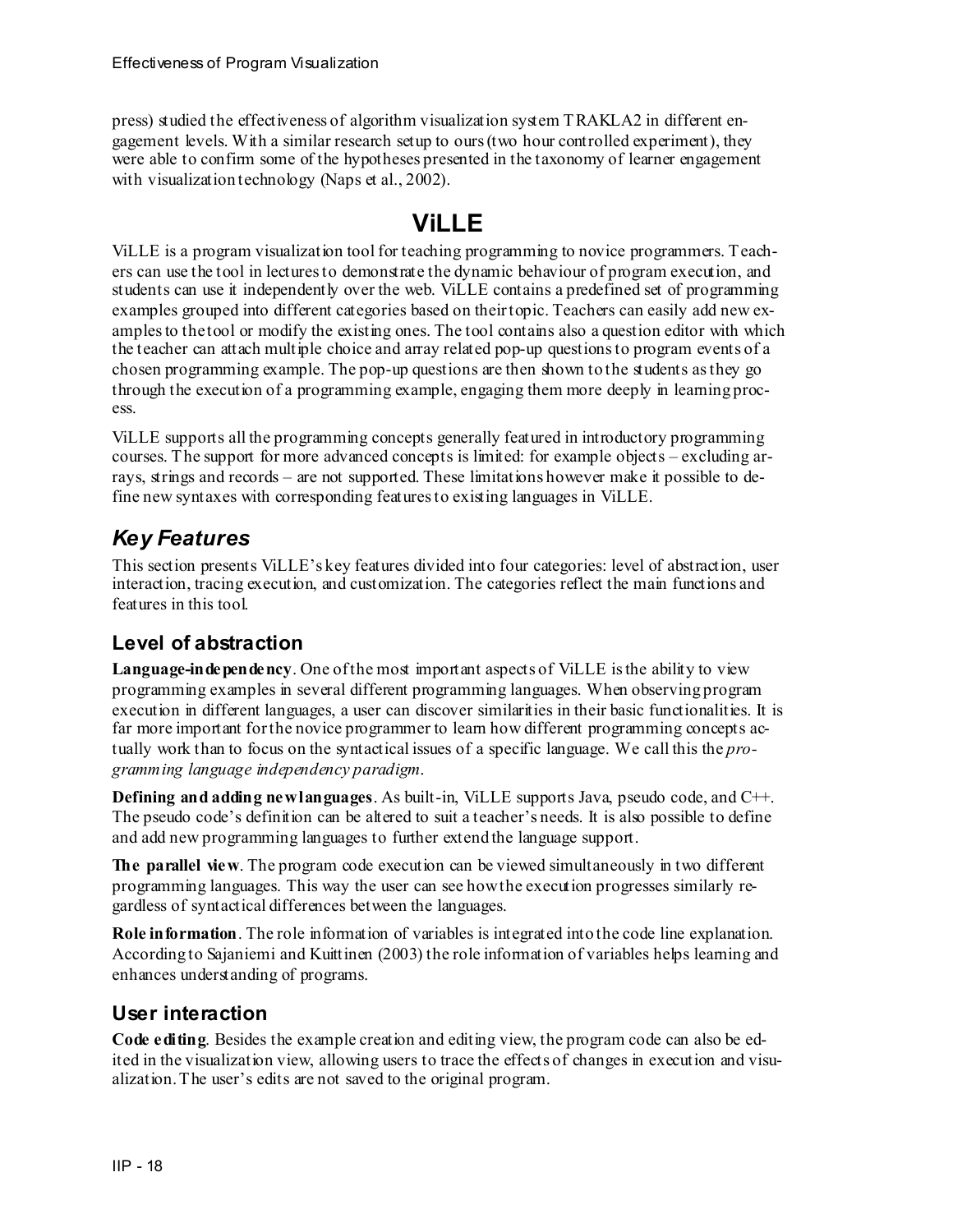**Pop-up questions**. With the built-in editor the teacher can create multiple-choice questions and set them to be triggered at certain stages of the program execution.

**Flexible control of the visualization both forwards and backwards**. The user can move one step at a time, both forwards and backwards in the execution of a program. Examples can also be run automatically with adjustable speed. Moving backwards in the program execution isn't usually possible in similar applications. Additionally, ViLLE has an execution slider with which the user can progress to any state of the program execution.

#### **Tracing execution**

**Call stack**. The progress of the program execution between different methods due to function calls and returns is visualized with a call stack. When a method is called, a new window is opened on the call stack. The window remains on the stack until the method is finished. When the execution returns to the caller, the return value is shown on top of the stack. The call stack can be especially useful in learning recursion.

**Code line explanation**. Every code line has an automatically generated explanation, in which all the program events on the line are clearly explained. Furthermore, all possible outputs and variable states are shown. Code line explanation is not a feature in most similar applications.

**Visualization row by row**. Progress of the program execution is visualized by highlighting rows in the code. In addition to highlighting the program row under execution, ViLLE also highlights the previously executed row with a different colour. This makes the following of the program execution easier.

**Breakpoints**. The user can set breakpoints in program code lines and move between them both forwards and backwards. This functionality enables debug-based control and observation of the program execution. Backward tracing between breakpoints is not a standard feature in visual debuggers.

#### **Customization**

**Example collection**. ViLLE contains a predefined set of programming examples grouped into categories based on their subject. A user can create new categories and examples or edit the predefined ones. By creating and editing examples, the teacher can illustrate topics essential in his programming courses.

**Publish examples**. With the export feature ViLLE's examples can be saved to an example collection. The example collection contains a version of ViLLE with example creation and modification functions disabled; runtime modification however is still enabled. The export feature can be used to publish course's programming examples on the web for the students to use.

### *Visualization View*

The visualization view of ViLLE (Figure 1) consists of three areas. The left side of the view contains the program controls and the program code of the current example. The controls can be used to move both forwards and backwards in the visualization. The right side of the view displays the call stack. Each method call creates a new window on top of the call stack, and as the execution of the method is finished, the return value is shown on top of the stack. The fields at the bottom of the view display an explanation of the current program line, program outputs and variable states. The programming example can also be edited in the visualization view to directly see how the modifications affect the execution. Additionally, the call stack area can be replaced with a large variable state visualization area, which visualizes arrays and matrices with graphical presentations.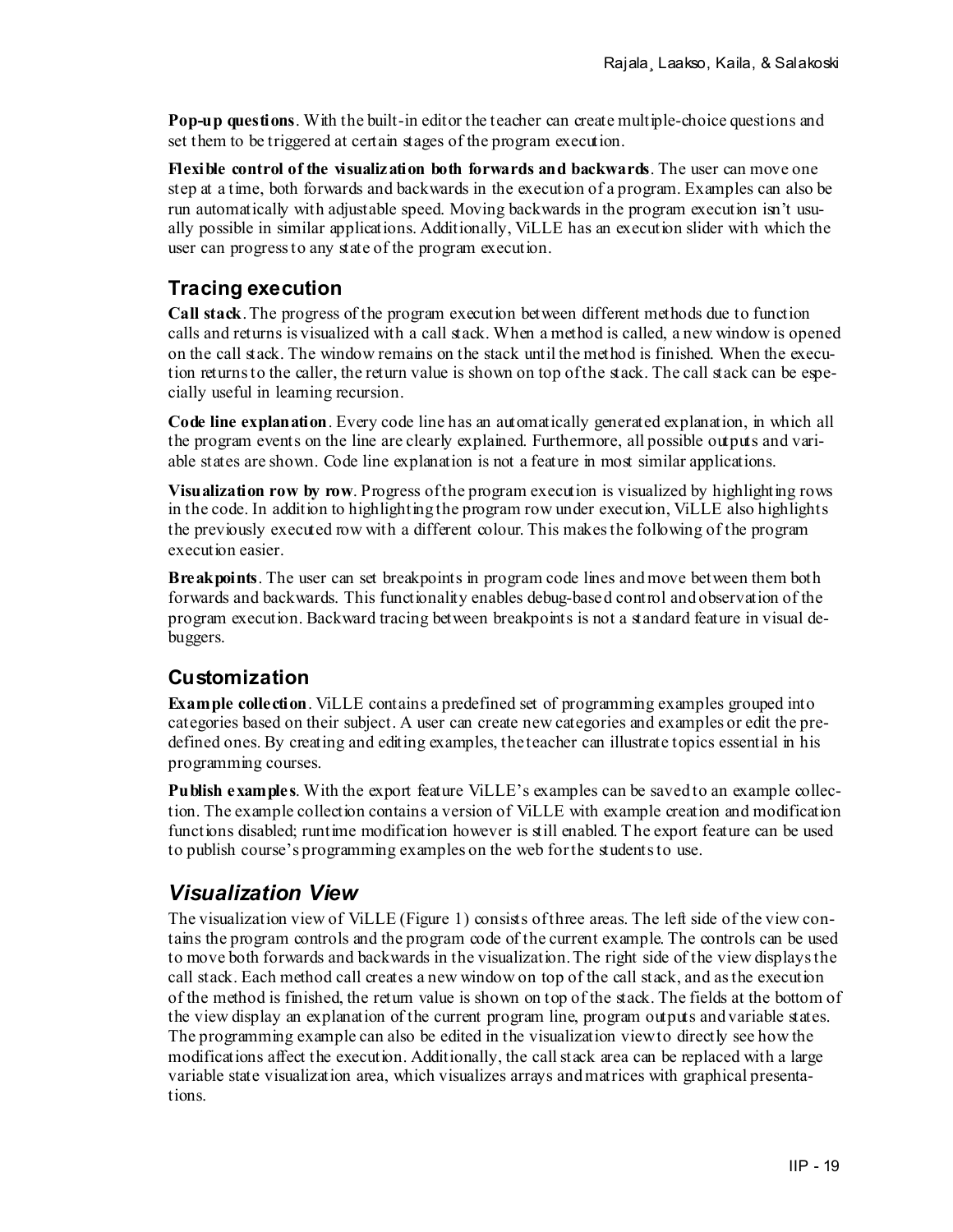| <b>VILLE</b>                                                                                                                                                                                                                                                                                                                                                                                                                                                                                                                                                                                 |                                                                                                                                                                                                                                                                                                                                   | visual learning tool                                                                                                                                                               |
|----------------------------------------------------------------------------------------------------------------------------------------------------------------------------------------------------------------------------------------------------------------------------------------------------------------------------------------------------------------------------------------------------------------------------------------------------------------------------------------------------------------------------------------------------------------------------------------------|-----------------------------------------------------------------------------------------------------------------------------------------------------------------------------------------------------------------------------------------------------------------------------------------------------------------------------------|------------------------------------------------------------------------------------------------------------------------------------------------------------------------------------|
| Animation controls                                                                                                                                                                                                                                                                                                                                                                                                                                                                                                                                                                           | Call stack Variable states                                                                                                                                                                                                                                                                                                        |                                                                                                                                                                                    |
| E E<br>$\blacktriangleright$<br>144<br><b>Execution speed</b><br>Choose program language<br>Java<br>para a Transport<br>Factorial<br>$1\,$<br>public static void main(String[] args) {<br>$\overline{c}$<br>System.out.println("Factorial of number 5 is "+factorial(<br>3<br>System.out.println("and number 10 "+factorial(10));<br>4)<br>5<br>public static int factorial(int luku){<br>6<br>if $(lubtu == 1)$ (<br>$\overline{\phantom{a}}$<br>return 1;<br>$\boldsymbol{8}$<br>$\lambda$<br>9<br>elsef<br>return luku * factorial(luku-l);<br>10<br>11<br>$\ddot{\phantom{1}}$<br>$12$ } | main<br>$ _{\text{put}} $<br>factorial(10)<br>pul factorial(9)<br>$\left  \text{pul} \right $ factorial(8)<br>ı<br>$ p u $ factorial(7)<br>pul factorial(6)<br>$\overline{\phantom{a}}$<br>$\frac{1}{2}$ [pul factorial(5)<br>if $(luku == 1)$ (<br>return 1;<br>$\mathcal{F}$<br>else<br>return<br>$\mathbf{r}$<br>$\rightarrow$ | public static int factorial (int luku) {<br>Return value<br>24                                                                                                                     |
| Program line explanation                                                                                                                                                                                                                                                                                                                                                                                                                                                                                                                                                                     | Program output                                                                                                                                                                                                                                                                                                                    | State of variables                                                                                                                                                                 |
| Return 120                                                                                                                                                                                                                                                                                                                                                                                                                                                                                                                                                                                   | Factorial of number 5 is 120                                                                                                                                                                                                                                                                                                      | $factorial(10)$ : luku == 10<br>$factorial(9)$ : luku == 9<br>$factorial(8)$ : luku == 8<br>$factorial(7)$ : luku == 7<br>$factorial(6)$ : luku == 6<br>$factorial(5)$ : luku == 5 |
|                                                                                                                                                                                                                                                                                                                                                                                                                                                                                                                                                                                              |                                                                                                                                                                                                                                                                                                                                   |                                                                                                                                                                                    |
| Main page                                                                                                                                                                                                                                                                                                                                                                                                                                                                                                                                                                                    |                                                                                                                                                                                                                                                                                                                                   | University of Turku<br>Department of Information Technology                                                                                                                        |

**Figure 1: The visualization view in ViLLE** 

The main idea of ViLLE is to provide a language-independent and, thus, a more abstract view on programming. As built-in, ViLLE supports three programming languages (Java, C++, and a pseudo language) that can be used in the visualization of programs. A user can define a new programming language or modify the existing ones with the built-in syntax editor. This support for multiple languages enables simultaneous viewing of the program visualization in two different languages in parallel, which should help students in understanding the similarity between various programming concepts in imperative programming languages. Another abstraction of programming used in ViLLE is the concept of roles of variables (Sajaniemi, 2002). The role is a description of variable's behaviour in a program. In the visualization view of ViLLE, the program line explanation field also contains information about the roles of variables.

With the above features we try to demonstrate the importance of understanding how the programming concepts actually work in contrast to just learning some specific issues related to the syntax of programming languages*.* For more detailed information on ViLLE, see Rajala et al.  $(2007)$ .

# **Research Design**

We conducted an experiment in which we evaluated ViLLE's effectiveness in learning basic programming concepts. There were two main research questions in the study: 1) "Does ViLLE help students in learning to program?", and 2) "Is there any difference in learning when previous programming experience is taken into account?" The null hypotheses were that ViLLE doesn't aid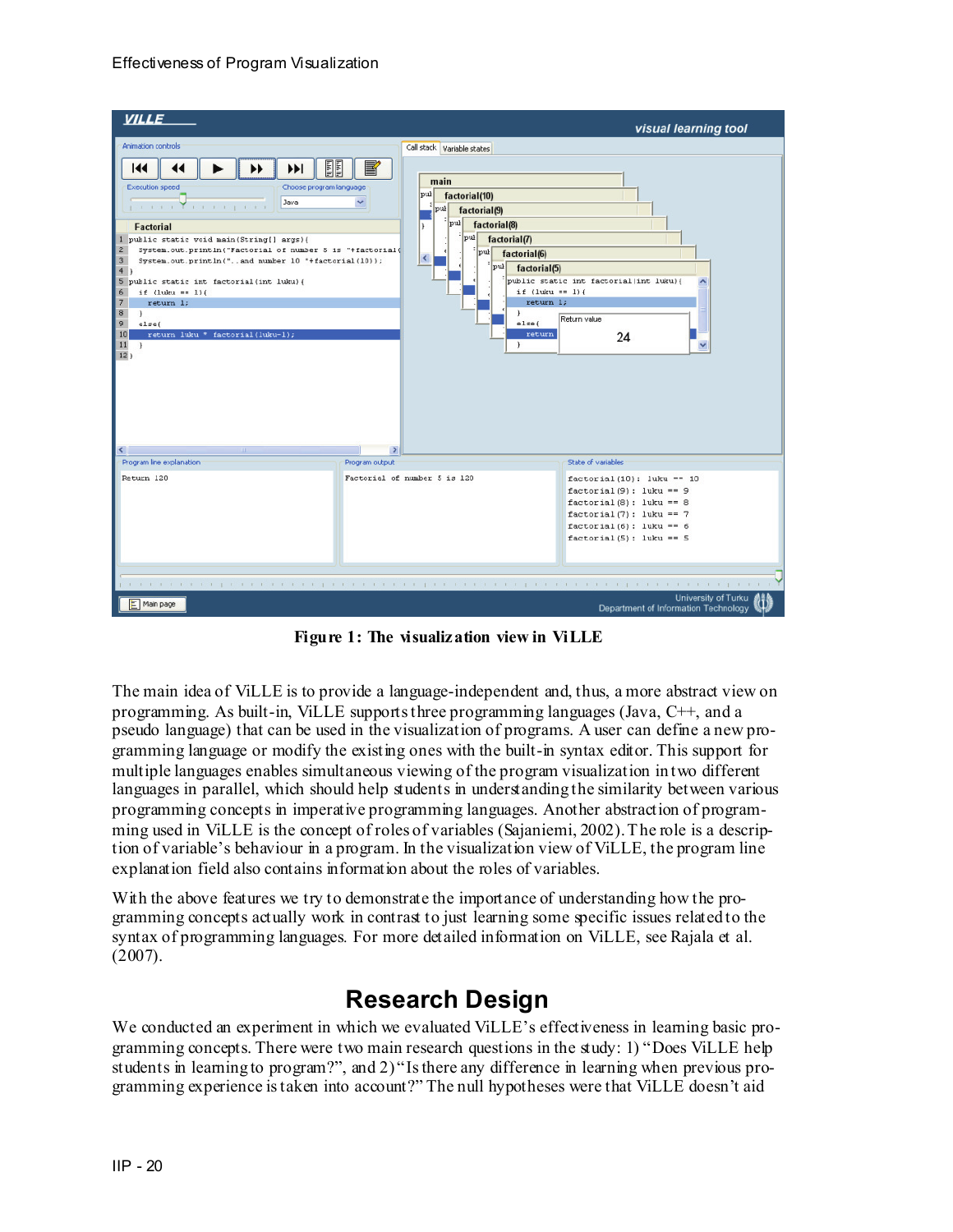the learning of basic programming concepts, and the effect is the same for novice and experienced students, respectively.

The experiment was conducted in the third week of the first programming course at the University of Turku. The objective of the course was to learn how computers function logically and to understand the essential concepts of programming. An additional goal was the development of good program reading skills. The course consisted of 28 lecture hours spread over seven weeks. During the first two weeks, topics covered were related to information technology in general instead of programming specifically. Additionally, students had to return four programming assignments at the end of the course.

One two-hour lecture, in which e.g. the syntax of the programming language used was presented, was held before the experiment. A link to ViLLE and its examples was provided to students in the second week and the students were advised to use it before the experimentation. The reason for this was that we wanted them to be familiar with the syntax and the system – including its look and feel. The usage of the tool was however not included in the course's curriculum after the experiment.

The students were divided into two groups: the control group used a textual programming tutorial without access to ViLLE; the treatment group, however, could visualize the examples in the tutorial with the ViLLE tool. The results were analyzed with a two-tailed and pair-wise t-test. In addition, Levene's test was used to calculate the variance for every statistics to determine if the data holds equal or non-equal variances. Unequal variances are marked with '\*'-character in presented tables.

### *Method*

The experiment was a between subject design with a pre- and post-test (dependant variable). We had two between-subject factors (independent variables): previous programming experience and previous usage of ViLLE. Students acted alone during the experiment and answered individually to the pre- and post-test. Textual material (provided in a web page) was exactly the same for both conditions, and the only difference was that the treatment group was able to explore integrated examples with ViLLE.

## *Participants*

The participants were university students who attended the first programming course presented in the curriculum. Most of the students were either Computer Science or Mathematics majors.

Students were randomly divided to computer lab sessions and the sessions were randomly assigned to the treatment or the control condition. The total number of participants was  $72 (n = 72)$ students. There were 40 students in the control group and 32 students in the treatment group. More than half of the students didn't have any previous knowledge of programming. Moreover, there were three students that participated in the lab session, but who didn't give permission to use their results in this research. There were two lab sessions for each condition. Students who attended the lab session received two bonus points to their final exam results.

### *Materials*

The *pre-test* consisted of three questions. In each question the students were presented a code fragment and asked to define the output or the state of the program. In the first question the program code presented contained three numeric variables and three consecutive conditional statements. The students were supposed to track down the changes in variables and type their values in different points of execution. In the second question the students were presented a loop in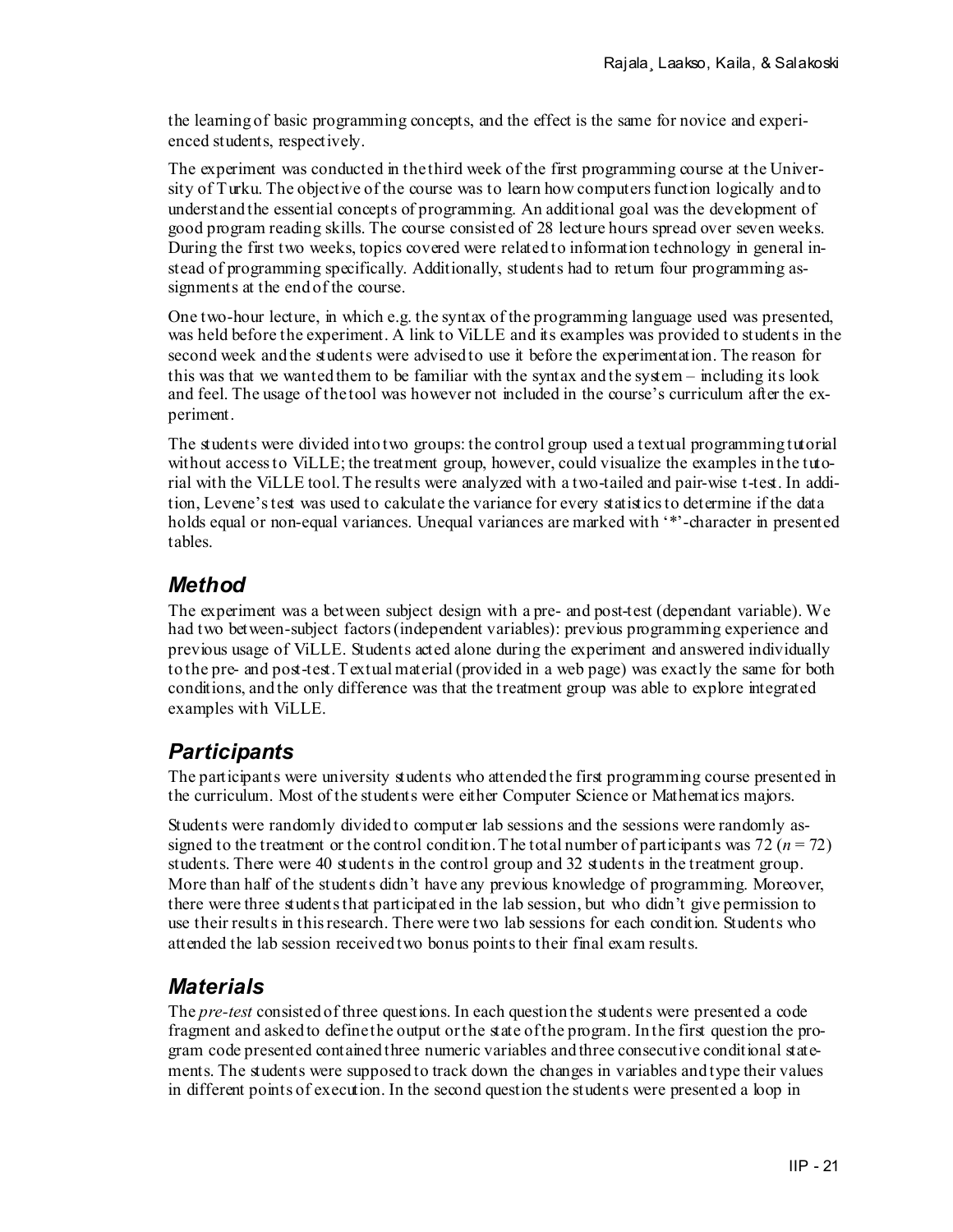which the values of two variables were changed and printed out. The students were asked to give the complete output of the program. The third question included a recursive function which calculated the sum of the sequence from given parameter down to 1. The assumption was that the students with some earlier programming experience would be able to solve at least some of the assignments. In addition, the students were asked some background information, including the amount of earlier programming experience on the scale of 0 to 4, programming languages they had used, and whether they had used ViLLE before taking the test.

After completing the pre-test the students went through *a programming tutorial* that we had prepared earlier. The tutorial consisted of few basic programming subjects – the same subjects the students were tested on with pre- and post-tests. The subjects covered (in this order) variable usage and manipulation, printing, conditional statements, loop statement (while-statement, to be exact), function calls, and finally recursive functions. There was a textual description on all topics with some examples on how to use them. The tutorial contained 14 programming examples, and the students were instructed to write down the output of each example on paper. This was to ensure that each student really went through the tutorial. The group using ViLLE could examine the execution of each example by selecting a link titled *'run this example'* next to it.

The *post-test* included all the questions of the pre-test in exactly the same form. In addition, there were two extra questions. In the first one the students were asked to complete the given program code so that it would output all the even numbers from 2 to 24. The template given consisted of while and print-statements without parameters and some blank fields with proper indentations for the students to fill in. The second question was a follow-up to the question about the recursive function: the students were asked to deduce the outcome of the same function with two different parameters.

#### *Procedure*

The study was performed in the third week of the seven week course at the computer lab sessions that lasted for two hours. The students were divided randomly into two groups. Both groups had the same programming tutorial, but the second group could additionally execute the examples in the tutorial with ViLLE. In the beginning of the session students took the pre-test independently. The time reserved for filling out the questions was 15 minutes.

After the pre-test each of the students used the programming tutorial for 45 minutes. To monitor the involvement, the students were instructed to write down the output of each example (14 in total). Students went through the tutorial independently; they were allowed to ask for assistance only if they encountered technical difficulties.

The session ended with answering the post-test. Since the post-test had two extra questions compared to the pre-test (and since the extra questions were more demanding) the time reserved for answering the questions was 30 minutes.

Each question in the pre- and post-tests was analyzed in the scale of 0 to 10. Zero points meant that the answer was totally wrong, and each point advanced meant the increase of 10 percent in the correctness of the answer. The total maximum in the pre-test was 30 points and in the posttest 50 points.

## **Results**

#### *Effectiveness of ViLLE*

In this section we present results to research question related to the independent variable of using ViLLE. The treatment group used ViLLE in the lab session while the control group didn't use it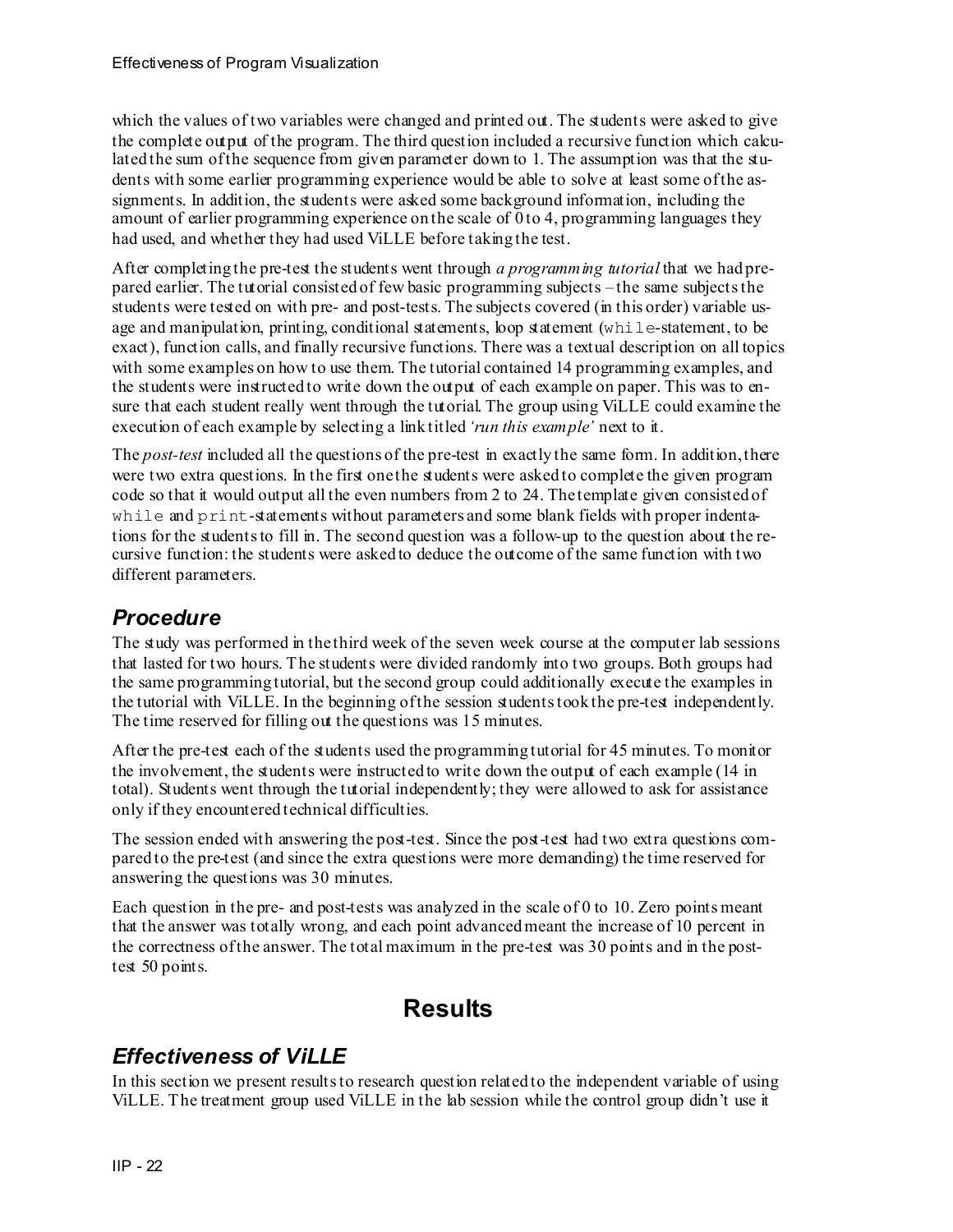at all. There were 32 students in the treatment group and 40 students in the control group. The groups were randomly formed.

#### **Previous knowledge**

Table 1 presents the results from pre-test for the treatment and the control group. The table includes averages, standard deviations (in parenthesis) and p-values obtained from two-tailed t-test.

| Question         | Control $(n = 40)$ | Treatment $(n = 32)$ | p-value |
|------------------|--------------------|----------------------|---------|
| Question 1 (Q1)  | 5.20(2.67)         | 6.19(2.46)           | 0.111   |
| Question $2(Q2)$ | 2.70(3.53)         | 2.13(3.53)           | 0.494   |
| Question $3(Q3)$ | 2.68(4.15)         | 2.09(3.88)           | 0.546   |
| Total            | 10.58(8.64)        | 10.41(7.18)          | 0.930   |

**Table 1: Pre-test results** 

There were no statistically significant differences between groups in any pre-test questions. In absolute scale, the control group outperformed treatment group in Q2 and Q3, while the treatment group achieved more points in Q1.

As stated earlier, students were advised to familiarize themselves with ViLLE's interface before the test; 20 students in the control group and 19 students in the treatment group reported having done this. There were no statistically significant differences inside or between the groups in pretest results related to ViLLE's previous usage.

#### **Previous programming experience**

We also asked about students' previous programming experience and divided the treatment group and the control group based on this covariant (previous programming experience). The question's scale was from  $\overline{0}$  to  $\overline{4}$ . Based on this gathered data we computed a new discrete (boolean) 0,1variable for previous programming experience; 0 is equal to no previous programming experience (NPE) and all the other values were counted for some previous experience (SPE). Tables 2 and 3 present the pre-test results between following groups: 1) treatment and NPE vs. control and NPE 2) treatment and SPE vs. control and SPE, respectively.

| Question       | Control $(n = 23)$ | Treatment $(n = 20)$ | p-value |
|----------------|--------------------|----------------------|---------|
| Q1             | 4.17(2.39)         | 5.60(2.33)           | 0.041   |
| Q <sub>2</sub> | 1.22(1.78)         | 1.00(2.22)           | 0.724   |
| Q3             | 1.00(2.86)         | 1.65(3.62)           | 0.514   |
| Total          | 6.39(4.68)         | 8.25 (5.44)          | 0.235   |

| Table 2: Pre-test results of students with no previous programming experience (NPE) |  |  |  |
|-------------------------------------------------------------------------------------|--|--|--|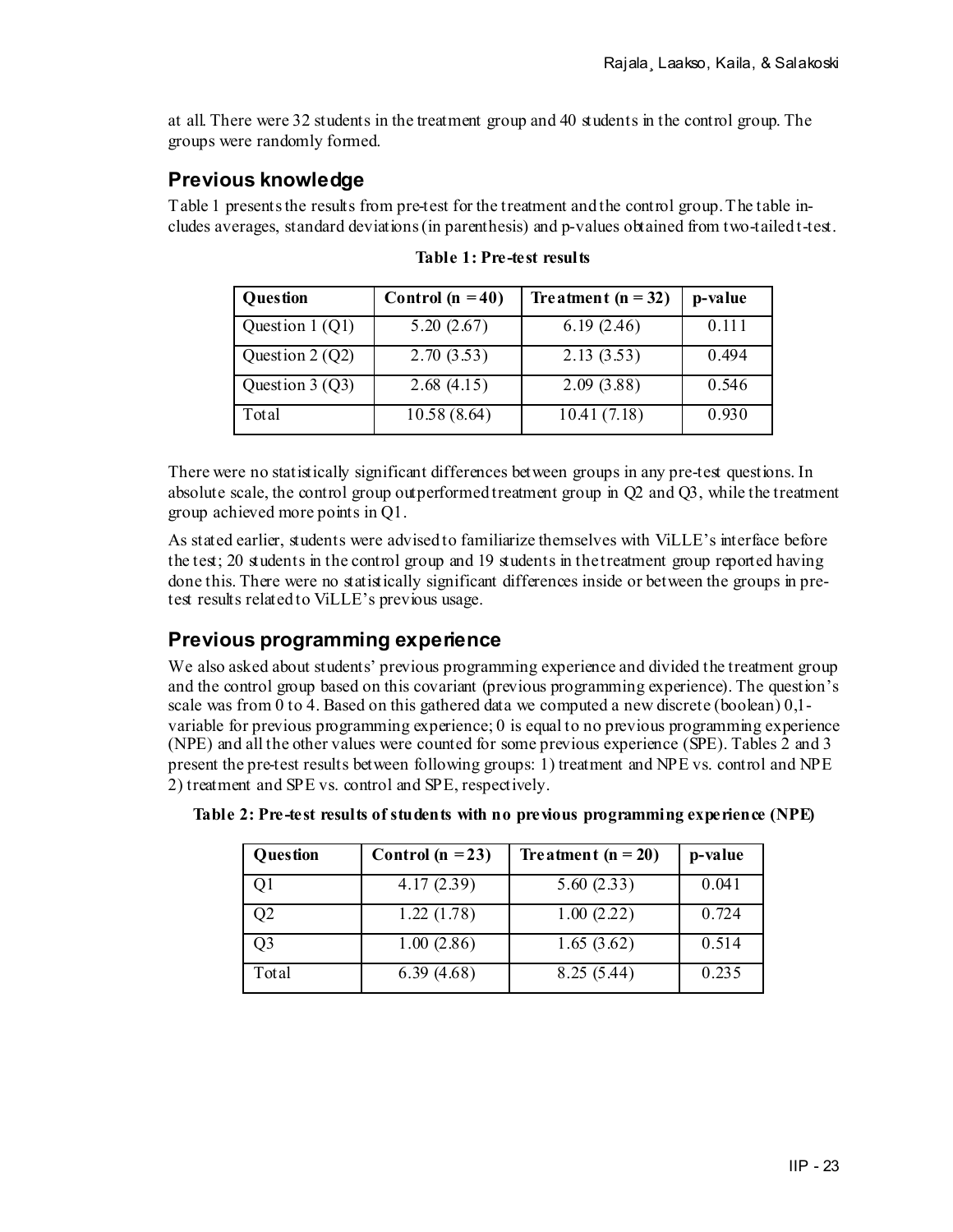| Question       | Control $(n = 17)$ | Treatment $(n = 12)$ | p-value |
|----------------|--------------------|----------------------|---------|
| Q1             | 6.59(2.53)         | 7.17(2.76)           | 0.564   |
| Q <sub>2</sub> | 4.71(4.31)         | 4.00(4.51)           | 0.673   |
| Q3             | 4.94(4.62)         | 2.83(4.36)           | 0.226   |
| Total          | 16.24(9.63)        | 14.00(8.48)          | 0.524   |

| Table 3: Pre-test results of students with some previous programming experience (SPE) |  |  |  |
|---------------------------------------------------------------------------------------|--|--|--|

There were no statistically significant differences between the treatment and control groups. Notice that in Q1 in Table 2, the seemingly significant p-value (0,041) does not indicate a statistically significant difference, because there were three questions in the pre-test and thus the p-value should be three times smaller (Bonferroni correction). Based on the data from the Tables 1, 2, and 3, we conclude that there is no difference between the control and the treatment group while comparing the pre-test data with or without the previous experience of programming.

#### *Post-test results*

The post-test included all the questions presented in the pre-test, with two additional questions. Table 4 presents statistics for the control group and the treatment group. In the first column (question) there is a correspondent pre-test question label. The table includes averages, standard deviations (in parenthesis) and p-values obtained from two-tailed t-test for each question. In addition, there are total points of shared questions (pre- and post-test), total points (post-test), differences between each question in the pre- and post-test and total difference.

We also calculated Cronbach's alpha reliability values for pre- and post-test questions. The results (pre-test  $\alpha = 0.667$  and post-test  $\alpha = 0.831$ ) indicate high reliability.

| Question              | Control $(n = 40)$ | Treatment $(n = 32)$       | p-value |
|-----------------------|--------------------|----------------------------|---------|
| PQ1(Q1)               | 6.30(2.81)         | 6.13(2.69)                 | 0.790   |
| $\overline{PQ2}$ (Q2) | 5.10(4.35)         | 5.50(4.50)                 | 0.704   |
| PQ3                   | 6.28(3.75)         | 5.88 (3.75)                | 0.654   |
| PQ4(Q3)               | 6.15(4.56)         | 6.50(4.42)                 | 0.744   |
| PQ5                   | 7.05(3.78)         | 6.69(4.08)                 | 0.698   |
| Total (shared)        | 17.55 (9.08)       | 18.13 (8.81)               | 0.788   |
| Total (all)           | 30.88 (15.20)      | $\overline{30.69}$ (15.08) | 0.959   |
| Diff PQ1              | 1.10(2.60)         | $-0.06(2.81)$              | 0.073   |
| Diff PQ2              | 2.40(3.30)         | 3.38(4.02)                 | 0.262   |
| Diff PQ4              | 3.48(4.81)         | 4.41 (4.53)                | 0.405   |
| Total diff            | 6.98(6.81)         | 7.72(6.76)                 | 0.646   |

**Table 4: Post-test results**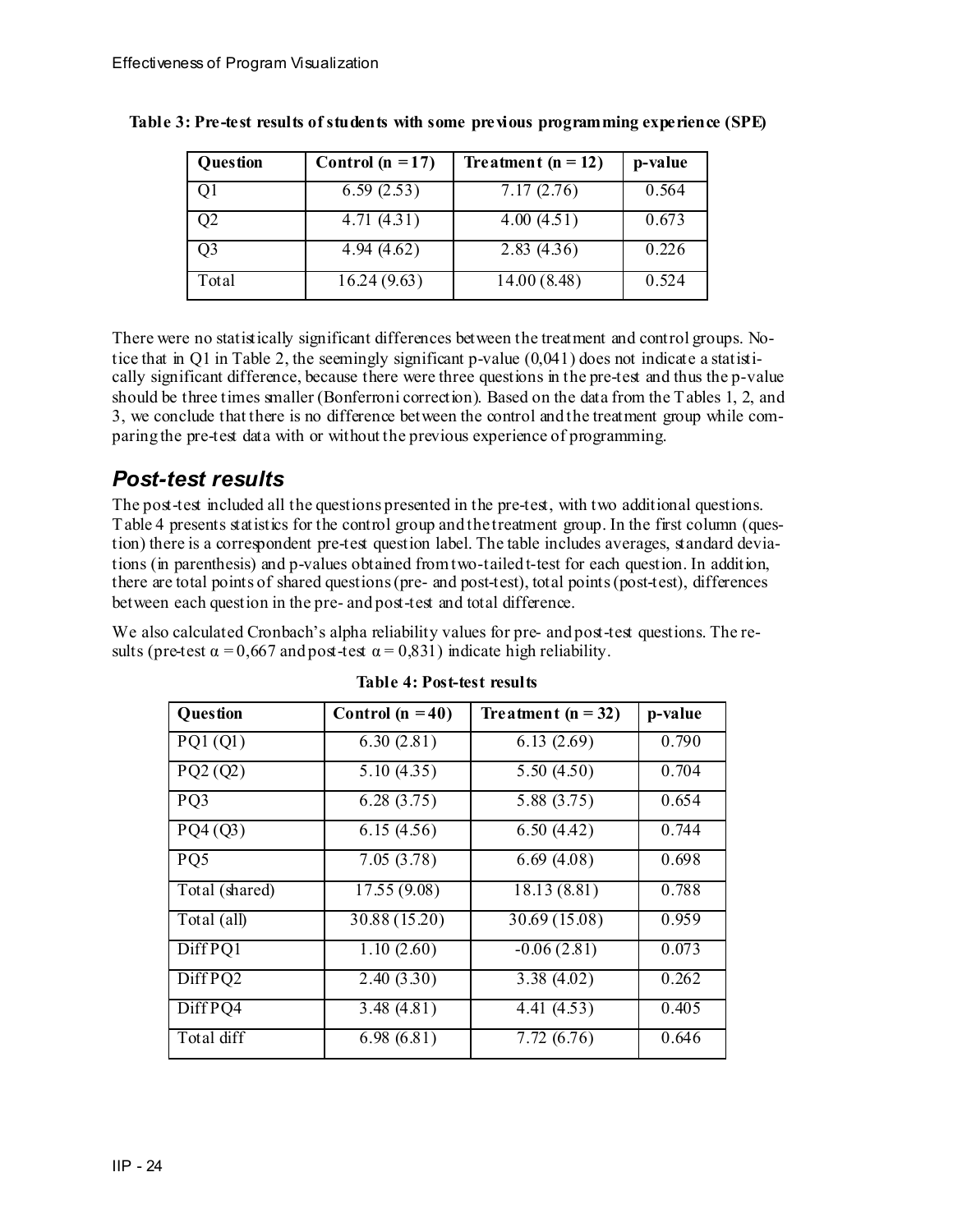When comparing the shared questions in the pre- and post-test, we see that in absolute scale the control group outperformed the treatment group in PQ1 while the treatment group did better in PQ2 and PQ3. The better performance in PQ1 is related to the fact that achieved points were quite high in treatment group in pre-test. Still, the differences are too small to reject the null hypothesis. Similarly to the pre-test, the previous usage of ViLLE as a factor didn't reveal any statistically significant differences, either inside or between the groups.

The same statistics calculated with the previous programming experience taken into account are shown in Tables 5 and 6. ('\*'-character indicates non-equal variances)

| Question       | Control $(n = 23)$ | Treatment $(n = 20)$      | p-value  |
|----------------|--------------------|---------------------------|----------|
| PQ1(Q1)        | 5.74(2.78)         | 5.90(2.86)                | 0.853    |
| PQ2(Q2)        | 3.39(3.97)         | 4.70(4.58)                | 0.321    |
| PQ3            | 5.30(4.06)         | 5.05(3.65)                | 0.831    |
| PQ4(Q3)        | 5.22(4.83)         | 6.00(4.71)                | 0.595    |
| PQ5            | 6.09(4.09)         | 6.05(4.20)                | 0.977    |
| Total (shared) | 14.35 (8.27)       | 16.60(9.29)               | 0.405    |
| Total (all)    | 25.74 (14.44)      | $\overline{27.70(15.49)}$ | 0.670    |
| Diff PQ1       | 1.57(2.48)         | 0.30(2.62)                | $0.113*$ |
| Diff PQ2       | 2.17(3.07)         | 3.70(4.38)                | 0.189    |
| Diff PQ4       | 4.22(4.73)         | 4.35(4.73)                | 0.927    |
| Total diff     | 7.96(5.80)         | 8.35 (7.98)               | 0.853    |

**Table 5: Post-test results with NPE** 

**Table 6: Post-test results with SPE** 

| Question             | Control ( $n = 17$ ) | Treatment $(n = 12)$ | p-value  |
|----------------------|----------------------|----------------------|----------|
| PQ1(Q1)              | 7.06(2.75)           | 6.50(2.43)           | 0.577    |
| PQ2(Q2)              | 7.41(3.81)           | 6.83(4.22)           | 0.703    |
| PQ3                  | 7.59(2.90)           | 7.25(3.65)           | 0.783    |
| PQ4(Q3)              | 7.41 (3.94)          | 7.33(3.94)           | $0.958*$ |
| PQ5                  | 8.35 (2.96)          | 7.75(3.82)           | 0.635    |
| Total (shared)       | 21.88 (8.51)         | 20.67(7.64)          | 0.696    |
| Total (all)          | 37.82 (13.68)        | 35.67 (13.53)        | 0.678    |
| Diff PQ1             | 0.47(2.70)           | $-0.67(3.11)$        | 0.303    |
| Diff PQ2             | 2.71(3.65)           | 2.83(3.46)           | 0.925    |
| $\overline{Diff}PQ4$ | 2.47(4.87)           | 4.50(4.38)           | $0.252*$ |
| Total diff           | 5.65 (7.98)          | 6.67(4.14)           | 0.689    |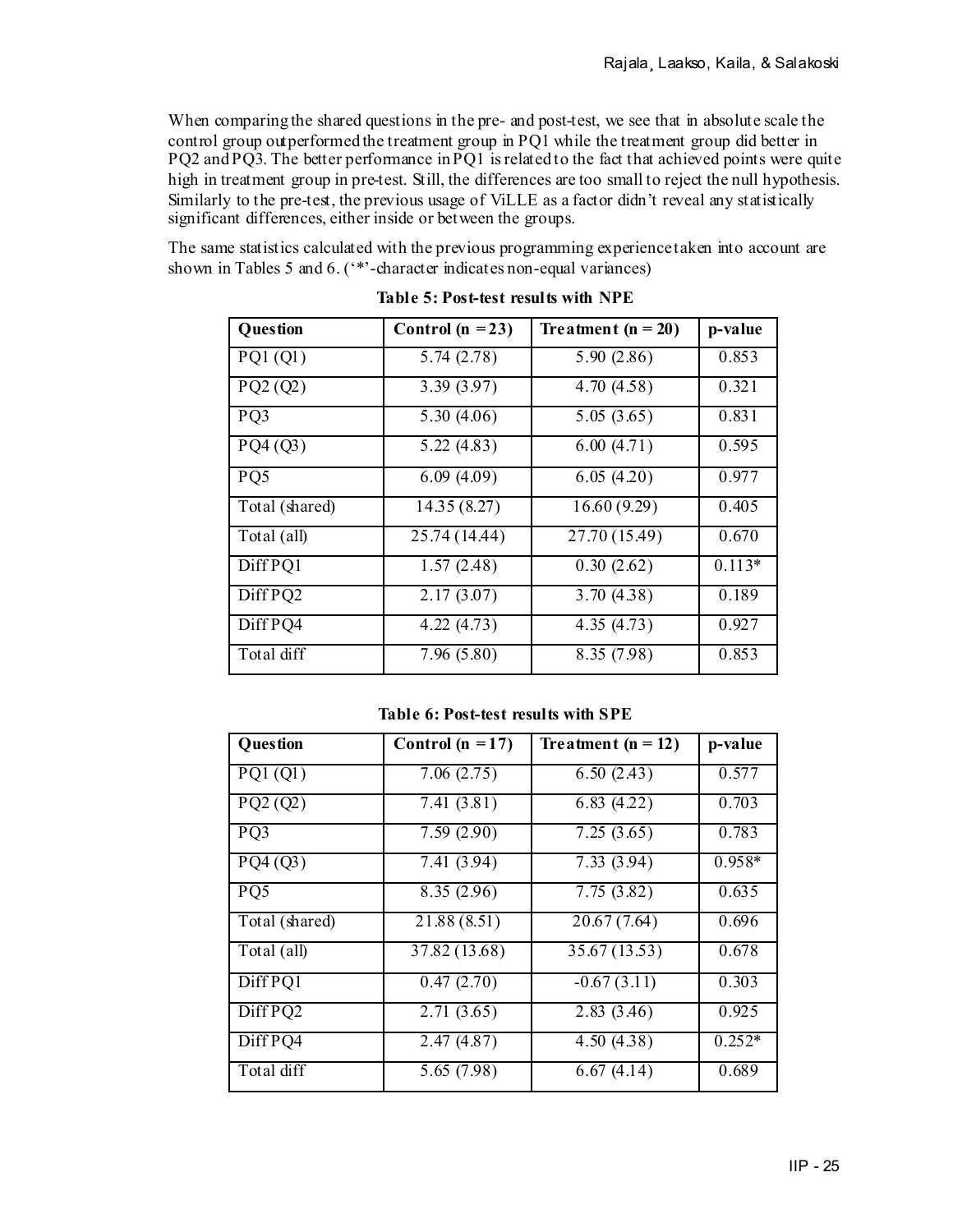As seen in Tables 5 and 6, the previous programming experience had no statistically significant effect. The previous statistics are summarized in Table 7, including the averages from the pretest, post-test, differences and p-values for the treatment group, the control group, treatment with NPE (TNPE), treatment with SPE (TSPE), control with NPE (CNPE), and control with SPE (CSPE). The p-value is obtained by comparing total points from the pre- and post-test in shared questions with a pair-wise t-test.

| <b>Points</b> | Control<br>(C) | Treat-<br>ment(T) | <b>CNPE</b> | <b>CSPE</b> | <b>TNPE</b> | <b>TSPE</b> |
|---------------|----------------|-------------------|-------------|-------------|-------------|-------------|
| Pre-test      | 10.58          | 10.41             | 6.39        | 16.24       | 8.25        | 14.00       |
| Post-test     | 17.55          | 18.13             | 14.35       | 21.88       | 16.60       | 20.67       |
| Total diff    | 6.98           | 7.72              | 7.96        | 5.65        | 8.35        | 6.67        |
| p-value       | 0.000          | 0.000             | 0.000       | 0.010       | 0.000       | 0.000       |

**Table 7: Pre- and post-test results** 

Statistics in the table 7 confirm that learning occurred in both groups, and there was a statistically very significant difference between pre- and post-test results ( $p \le 0.01$ ) in all groups.

Based on the data presented, we can not fully reject our null hypothesis, which was that ViLLE does not aid the learning of basic programming concepts. The absolute values and the difference between CSPE and TSPE groups, however, indicate that there is a trend towards treatment group, suggesting that ViLLE might have a positive effect on students' learning.

### *Novices vs. Experienced*

The other research question was, whether the effect of ViLLE is the same for novices and experienced students. The null hypothesis was that there is no difference between novices and experienced students. The treatment and control groups were both divided into two groups based on the previous programming experience. In contrast to the first research question, the students' results were compared *inside* the group, rather than between the groups.

#### **Previous knowledge**

The results from the pre-test are compared between novices (NPE) and experienced (SPE) in the control group (Table 8) and the treatment group (Table 9). Tables include averages, standard deviations (in parenthesis) and p-values obtained from two-tailed t-test for each question separately and for total number of points acquired in the pre-test.

| <b>Question</b> | <b>Control and NPE</b><br>$(n = 20)$ | <b>Control and SPE</b><br>$(n = 12)$ | p-value  |
|-----------------|--------------------------------------|--------------------------------------|----------|
| Q1              | 4.17(2.33)                           | 6.59(2.53)                           | 0.003    |
| Q2              | 1.22(1.78)                           | 4.71(4.31)                           | $0.005*$ |
| Q <sub>3</sub>  | 1.00(2.86)                           | 4.94(4.62)                           | 0.005    |
| Total           | 6.39(4.68)                           | 16.24(9.63)                          | $0.001*$ |

**Table 8: Pre-test scores for CNPE and CSPE**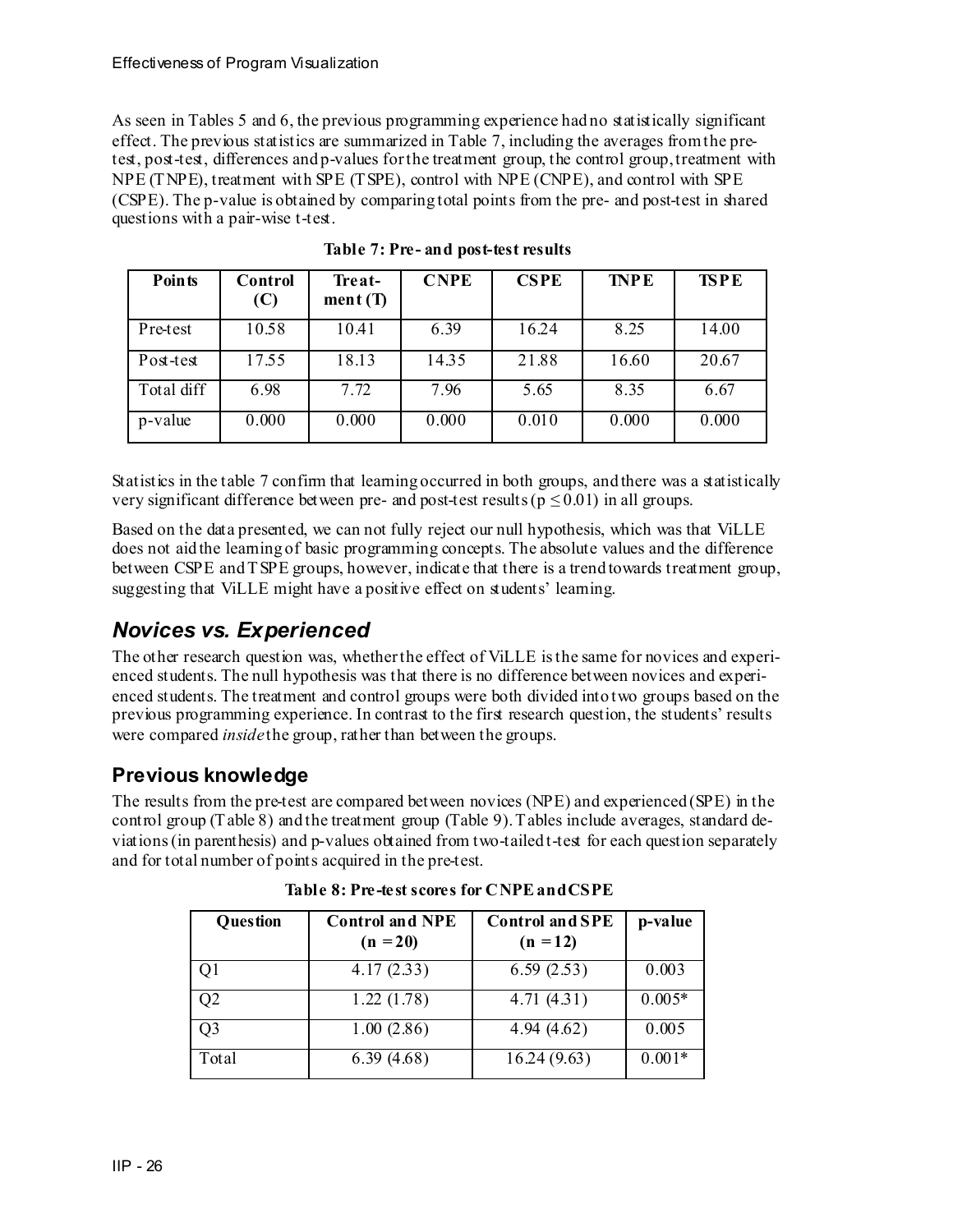| Question | Treatment and<br>$NPE(n = 20)$ | Tre atment and<br>$SPE(n = 12)$ | p-value  |
|----------|--------------------------------|---------------------------------|----------|
|          | 5.60(2.11)                     | 7.17(2.76)                      | $0.107*$ |
| Q2       | 1.00(2.22)                     | 4.00(4.51)                      | $0.049*$ |
| Q3       | 1.65(3.62)                     | 2.83(4.34)                      | 0.414    |
| Total    | 8.25 (5.44)                    | 14.00(8.48)                     | $0.051*$ |

**Table 9: Pre-test scores for TNPE and TSPE** 

We can see that there is a statistically very significant difference between CNPE and CSPE. The difference between TNPE and TSPE is also statistically significant (t  $(30) = -2.11$ ,  $p = 0.051$ ). Thus, we conclude that there is statistically significant difference between NPE and SPE in both groups.

#### *Post-test results*

Table 10 presents statistics between CNPE and CSPE and Table 11 between TNPE and TSPE. In the first column the correspondent pre-test question label is shown in parenthesis. The tables include averages, standard deviations (in parenthesis), and p-values obtained from two-tailed t-test for each question. In addition, the total points of shared questions (pre- and post-test), total points (post-test), differences between each question in the pre- and post-test, and the total difference in shared questions are displayed.

| Question       | $CNPE(n = 23)$ | $CSPE (n = 17)$ | p-value  |
|----------------|----------------|-----------------|----------|
| PQ1(Q1)        | 5.74(2.78)     | 7.06(2.75)      | 0.144    |
| PQ2(Q2)        | 3.39 (3.97)    | 7.41(3.81)      | 0.003    |
| PQ3            | 5.30 $(4.06)$  | 7.59(2.90)      | $0.045*$ |
| PQ4(Q3)        | 5.22 (4.83)    | 7.41 (3.94)     | $0.122*$ |
| PQ5            | 6.09(4.09)     | 8.35 (2.96)     | $0.049*$ |
| Total (shared) | 14.35 (8.27)   | 21.88 (8.51)    | 0.008    |
| Total (all)    | 25.74 (14.44)  | 37.82 (13.68)   | 0.011    |
| Diff PQ1       | 1.57(2.48)     | 0.47(2.70)      | $0.198*$ |
| Diff PQ2       | 2.17(3.07)     | 2.71(3.65)      | 0.620    |
| Diff PQ4       | 4.22(4.73)     | 2.47(4.87)      | 0.261    |
| Total diff     | 7.96 (5.80)    | 5.65 (7.98)     | 0.295    |

**Table 10: Post-test scores for CNPE and CSPE** 

Table 10 shows that there is a statistically very significant difference between CNPE and CSPE in the post-test scores. The same phenomenon was observed also in the pre-test. As shown in Table 7, learning occurred both in CNPE ( $p < 0.01$ ) and CSPE ( $p < 0.05$ ). Yet, a very significant difference remains between CNPE and CSPE in shared questions ( $p = 0.008$ ), and there also is a very significant difference ( $p = 0.011$ ) in the total points in the post-test.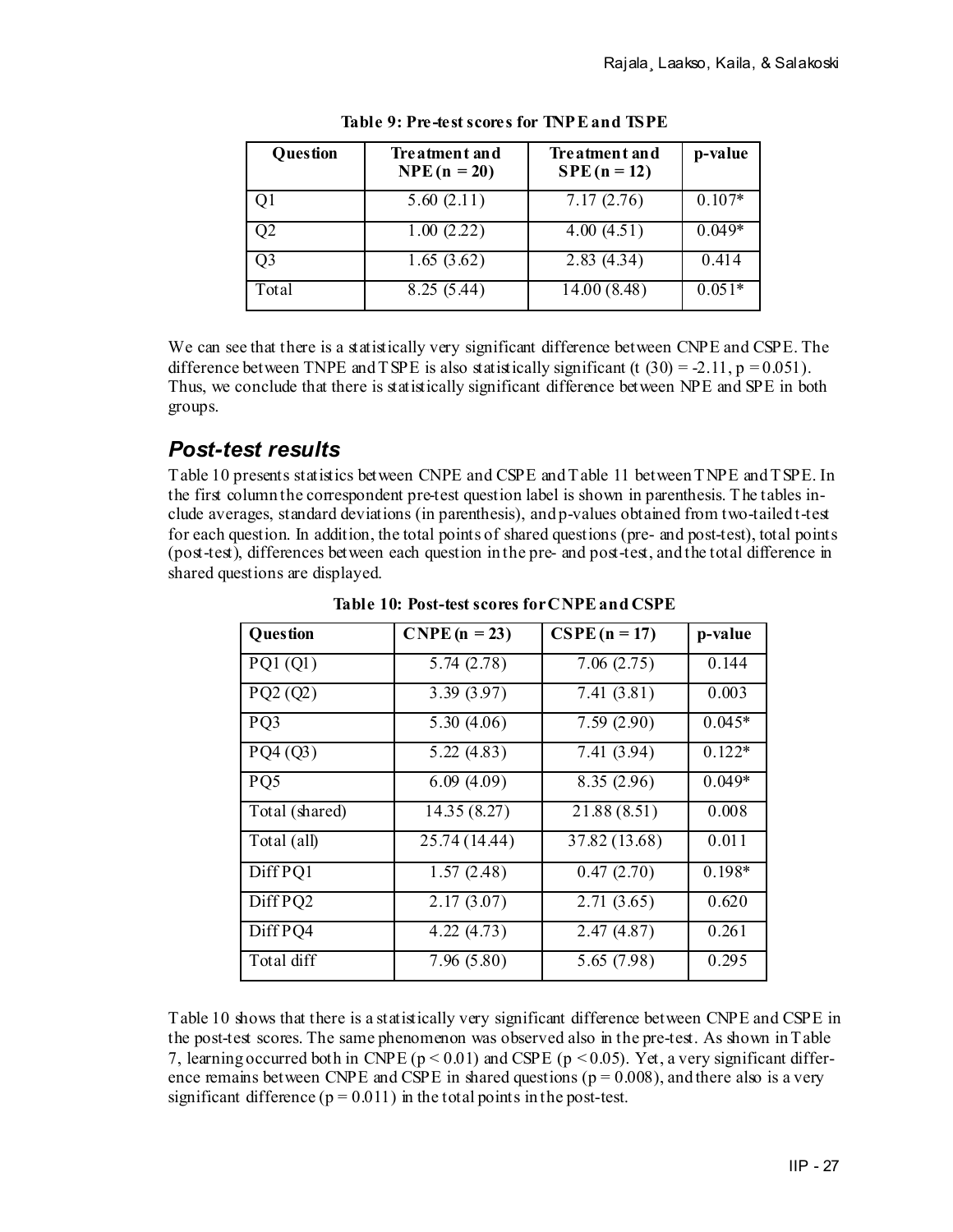| Question       | TNP E $(n = 20)$          | $TSPE(n = 12)$ | p-value  |
|----------------|---------------------------|----------------|----------|
| PQ1(Q1)        | 5.90(2.86)                | 6.50(2.43)     | $0.533*$ |
| PQ2(Q2)        | 4.70(4.58)                | 6.83(4.22)     | 0.199    |
| PQ3            | 5.05(3.65)                | 7.25(3.65)     | 0.109    |
| PQ4(Q3)        | 6.00(4.71)                | 7.33(3.94)     | 0.418    |
| PQ5            | 6.05(4.20)                | 7.75(3.82)     | 0.261    |
| Total (shared) | 16.60(9.29)               | 20.67(7.64)    | 0.212    |
| Total (all)    | $\overline{27.70(15.49)}$ | 35.67 (13.53)  | 0.151    |
| Diff PQ1       | 0.30(2.62)                | $-0.67(3.11)$  | 0.354    |
| Diff PQ2       | 3.70(4.38)                | 2.83(3.46)     | 0.564    |
| Diff PQ4       | 4.35(4.73)                | 4.50(4.38)     | 0.929    |
| Total diff     | 8.35 (7.98)               | 6.67(4.14)     | $0.439*$ |

**Table 11: Post-test scores for TNPE and TSPE** 

As seen in Table 9, the difference between TNPE and TSPE in the pre-test was statistically significant ( $p = 0.051$ ). In the post-test, however, there was no statistically significant difference in any of the questions, in total points, or in differences in the shared questions (see Table 11). Therefore, the null hypothesis can be rejected, and we can conclude that ViLLE is more beneficial for the novice students than for the experienced ones.

## **Discussion**

The evaluation of our research results was studied in two separate cases. In the first case we compared the learning results of the treatment and the control group. The control group used only a textual programming tutorial, while the treatment group using the same material could in addition execute the examples with ViLLE.

In the first research question we compared learning results between control and treatment groups. We found no statistically significant difference between the groups, and thus we can not reject the null hypothesis. Similarly we found no difference in results between genders, between students' that had used ViLLE before the research, or students' with no earlier experience with ViLLE.

In absolute scale, the results favoured the treatment group, indicating that ViLLE might have a positive effect on students' learning. However, the differences were too small in order to get statistically significant results. One reason for that might be that the treatment group's students were coping with a heavier cognitive load (see Chandler & Sweller, 1996) due to the fact that they used ViLLE in addition to the textual material. This load was even heavier for those who hadn't used ViLLE beforehand. We believe that the cognitive load combined with the short learning session was the primary reason for not achieving statistically significant results between treatment and control groups. Another reason might be the low count of participants  $(n=32)$  in treatment group;  $n=40$  in control group) as well as the short duration of the experiment. However, there was a significant (at  $0.01$  level) medium correlation  $(0.452)$  between the post-test and the final exam scores. Hence, the results of the two hour session seem to somewhat predict the outcome of the whole course.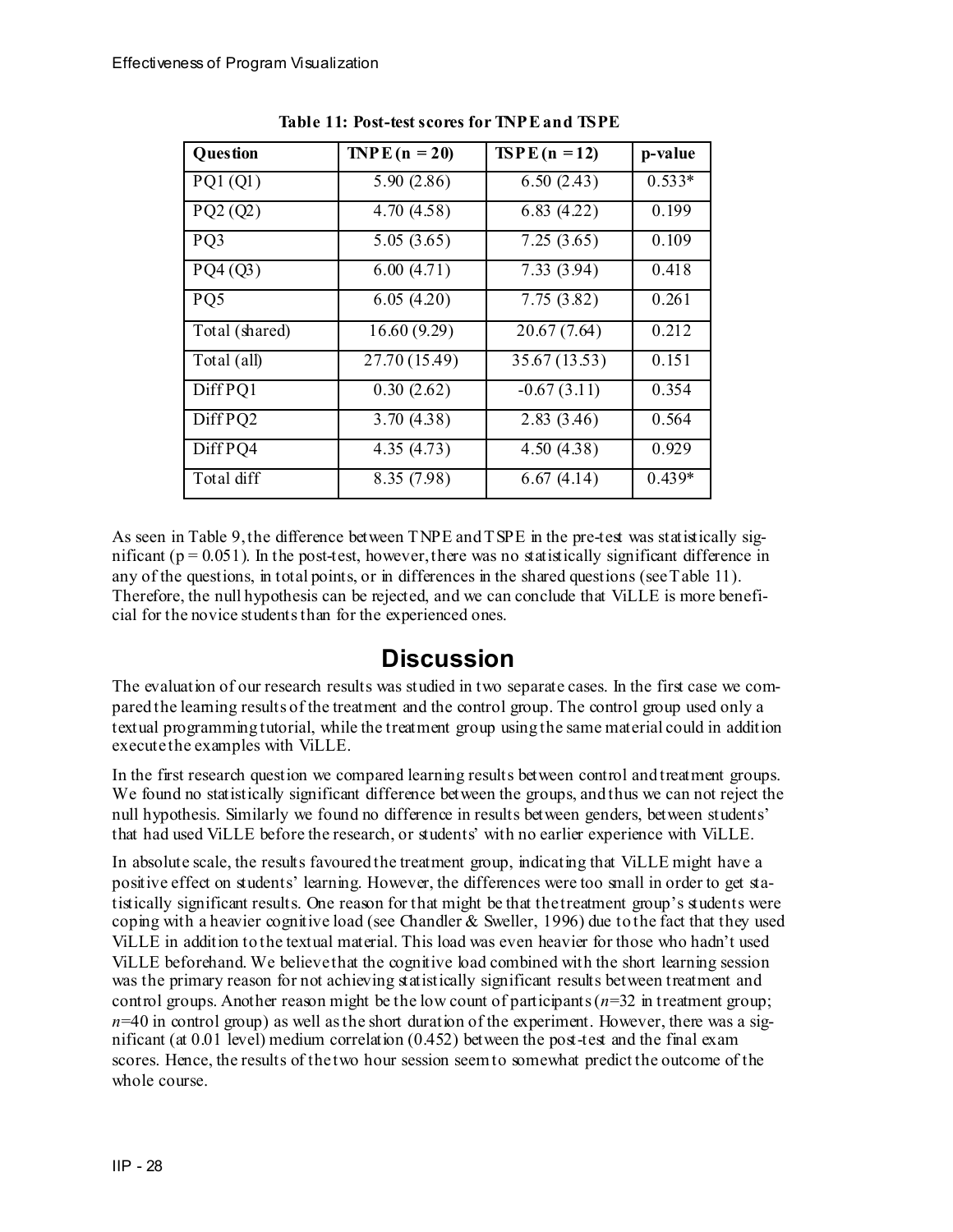In the second research question, we compared the students' learning performance inside both groups when previous programming experience was taken into account. The treatment group was divided into two groups: one with no previous programming experience (TNPE) and the other with some previous programming experience (TSPE). In the pre-test, the difference between the groups was statistically significant ( $p = 0.051$ ). In the post-test, on the other hand, there was no statistically significant difference at all. So, there is solid evidence that ViLLE is more beneficial to novices, and thus we can reject the null hypothesis. The control group was divided identically to CNPE and CSPE. There was a statistically very significant difference between these groups both in the pre- and post-test, which was opposite to TNPE vs. TSPE. Hence, it seems that ViLLE has a substantial effect on narrowing the gap between novices and more experienced students. The learners' short exposure to the tool makes the result even more remarkable.

With these findings combined, it seems that ViLLE enhances students' learning of basic programming concepts. ViLLE proved to be particularly beneficial for novice students, effectively evening out the differences caused by previous programming experience.

## **Conclusions**

We conducted an experiment focusing on program visualization's effectiveness on learning basic programming concepts. We utilized the ViLLE tool in the first programming course at the University of Turku. We found evidence that program visualization, more specifically the ViLLE tool, enhances students' learning regardless of previous programming experience. Moreover, it seems that the tool benefits novice learners more than learners with some previous experience. The differences between the novices and more experienced learners disappeared in the treatment group during a very short training period. In the future, we plan to carry out a study in which ViLLE is used throughout the course and evaluate its individual features separately.

### **Acknowledgments**

This work was supported by the Academy of Finland under grant number 111396.

# **References**

- Ben-Ari, M. (2001). Program visualization in theory and practice. *Informatik/Informatique, 2,* 8-11.
- Boyle, T., Bradley, C., Chalk, P., Jones, R. & Pickard, P. (2003). Using blended learning to improve student success rates in learning to program. *Journal of Educational Media, special edition on Blended Learning, 28*(2-3)*,* 165-178.
- Brown, M. H. (1988). Exploring algorithms using Balsa II. *IEEE Computer, 21*(5)*,* 14-36.
- Brown, M. H. (1991). Zeus: A system for algorithm animation and multi-view editing. *Proceedings of IEEE Workshop on Visual Languages,* 4-9. New York: IEEE Computer Society Press.
- Carlisle, M. C., Wilson, T. A., Humphries, J. W., & Hadfield, S. M. (2005). RAPTOR: A visual programming environment for teaching algorithmic problem solving. *Proceedings of the 36th SIGCSE Technical Symposium on Computer Science Education*, St. Louis, Missouri, USA, 176-180.
- Chandler, P., & Sweller, J. (1996). Cognitive load while learning to use a computer program. *Applied Cognitive Psychol, 10*, 151-170.
- Grissom, S., McNally, M., & Naps, T. (2003). Algorithm visualization in CS education: Comparing levels of student engagement. *Proceedings of the ACM Symposium on Software Visualization*, San Diego, California, 87–94.
- Hundhausen, C. D., & Brown, J. L. (2007). What you see is what you code: A 'live' algorithm development and visualization environment for novice learners. *Journal of Visual Languages and Computing, 18*(1), 22-47.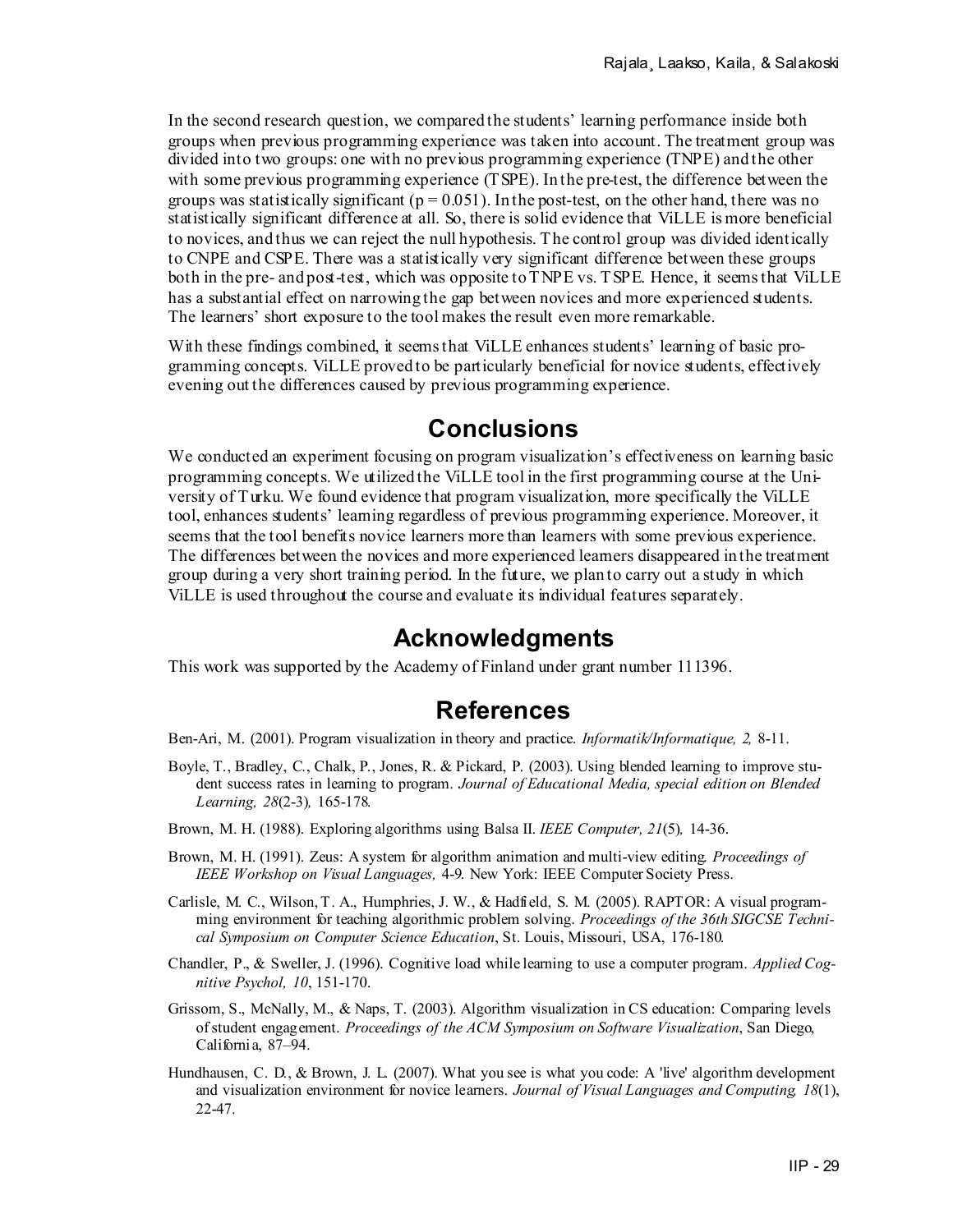- Hundhausen, C. D., Douglas, S. A. & Stasko, J. D. (2002). A meta-study of algorithm visualization effectiveness. *Journal of Visual Languages and Computing, 13*, 259-290.
- Hyrskykari, A. (1993). Development of program visualization systems. Report, Department of Computer Science, University of Tampere, Finland. Presented at the *2nd Czech British Symposium of Visual Aspects of Man-M6achine Systems*, Praha, 1-21.
- Kannusmäki, O., Moreno, A., Myller, N., & Sutinen, E. (2004). What a novice wants: Students using program visualization in distance programming course. *Proceedings of the Third Program Visualization Workshop (PVW'04)*, Warwick, UK.
- Kölling, M., Quig, B., Patterson, A., & Rosenberg, J. (2003). The BlueJ system and its pedagogy. *Journal of Computer Science Education, Special issue on Learning and Teaching Object Technology, 13*(4).
- Laakso, M.-J., Myller, N,. & Korhonen, A. (in press). Comparing learning performance of students using algorithm visualizations collaboratively on different engagement levels. *Journal of Educational Technology and Society*.
- Laakso, M.-J., Salakoski, T., Grandell, L., Qiu, X., Korhonen, A., & Malmi, L. (2005). Multi-perspective study of novice learners adopting the visual algorithm simulation exercise system TRAKLA2. *Informatics in Education, 4*(1), 49-68.
- Laakso, M.-J., Salakoski, T., & Korhonen, A. (2005). The feasibility of automatic assessment and feedback. *Proceedings of Cognition and Exploratory Learning in Digital Age (CELDA 2005). IEEE Technical Committee on Learning Technology and Japanese Society of Information and Systems in Education*, Porto, Portugal, 113-122.
- Lister, R., Adams, S., Fitzgerald, S., Fone, W., Hamer, J., Lindholm, M., et al. (2004). A multi-national study of reading and tracing skills in novice programmers. *SIGCSE Bulletin, 36*(4), 119-150.
- Malmi, L., Karavirta, V., Korhonen, A., Nikander, J., Seppälä, O., & Silvasti, P. (2004). Visual algorithm simulation exercise system with automatic assessment: TRAKLA2. *Informatics in Education, 3*(2), 267-288.
- McCracken, M., Almstrum, V., Diaz, D., Guzdial, M., Hagan, D., Kolikant, Y., et al. (2001). A multinational, multi-institutional study of assessment of programming skills of first-year CS students. *ACM SIGCSE Bulletin, 33*(4), 125-140.
- Moreno, A., Myller, N., Sutinen, E., & Ben-Ari, M. (2004). Visualizing programs with Jeliot 3. *Proceedings of the Working Conference on Advanced Visual Interfaces*, Gallipoli, Italy, 373-376.
- Naps, T., Cooper, S., Koldehofe, B., Leska, C., Rößling, G., Dann, W., et al. (2003). Evaluating the educational impact of visualization. *Working group reports from ITiCSE on Innovation and Technology in Computer Science Education*, ACM Press, 124-136.
- Naps, T. L., Rößling, G., Almstrum, V., Dann, W., Fleischer, R., Hundhausen, C., et al. (2002). Exploring the role of visualization and engagement in computer science education. In *Working Group Reports from ITiCSE on Innovation and Technology in Computer Science Education, 35*, 2, 131-152.
- Nikula, U., Sajaniemi, J., Tedre, M. & Wray, S. (2007). Python and Roles of Variables in Introductory Programming: Experiences from Three Educational Institutions. *The Journal of Information Technology Education, 6*, 199-214. Retrieved from <http://jite.org/documents/Vol6/JITEv6p199-214Nikula269.pdf>
- Oechsle, R. & Schmitt, T. (2002). JAVAVIS: Automatic program visualization with object and sequence diagrams using the java debug interface (JDI). *Lecture Notes in Computer Science, Vol. 2269: Software Visualization,* 176-190.
- Rajala, T., Laakso, M.-J., Kaila, E. & Salakoski, T. (2007). VILLE A language-independent program visualization tool. *Proceedings of the Seventh Baltic Sea Conference on Computing Education Research (Koli Calling 2007), Koli National Park, Finland, November 15-18, 2007. Conferences in Research and Practice in Information Technology, Vol. 88*, Australian Computer Society. Raymond Lister and Simon, Eds.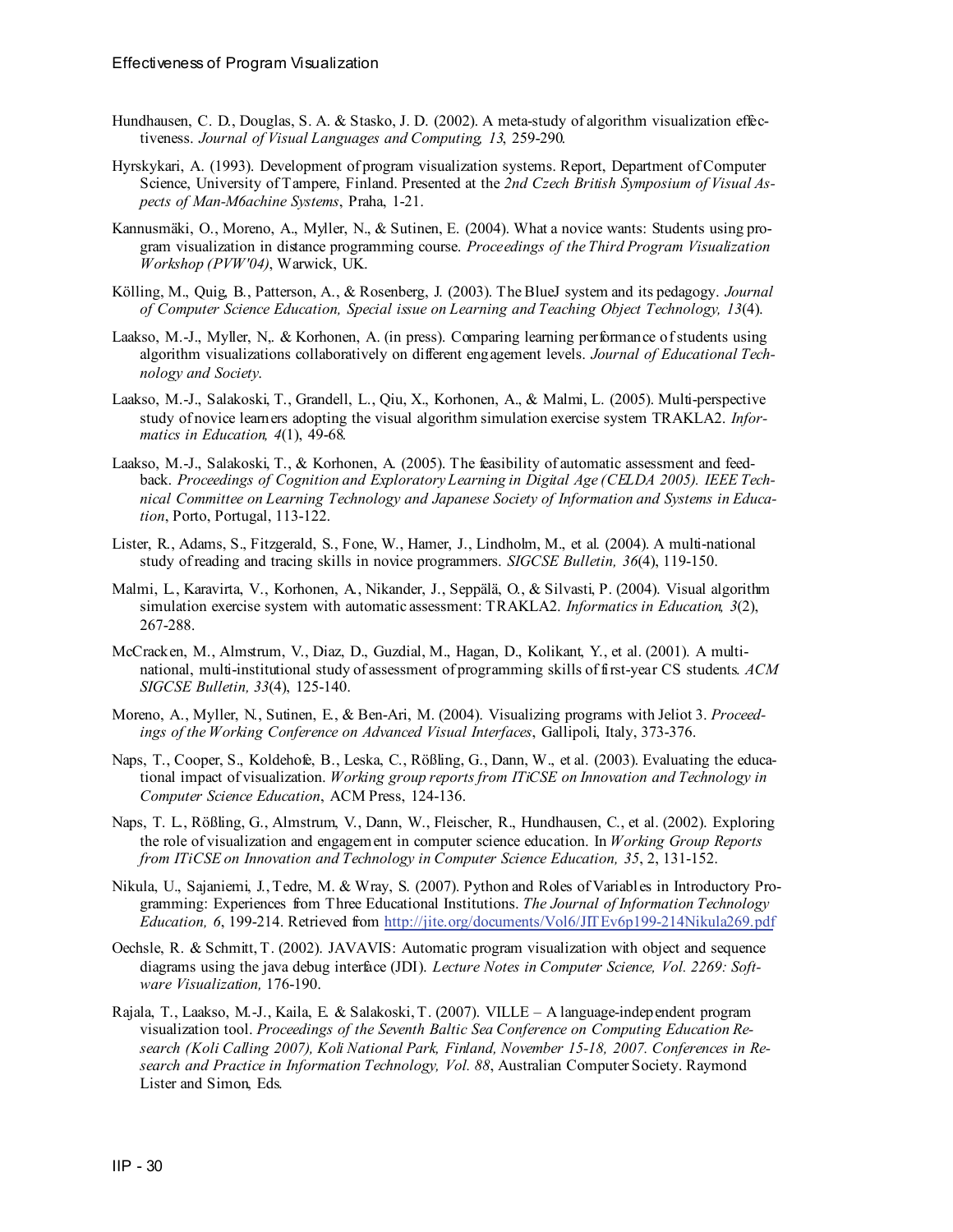- Sajaniemi, J. (2002). PlanAni A system for visualizing roles of variables to novice programmers. *University of Joensuu, Department of Computer Science, Technical Report, Series A, Report A-2002-4*.
- Sajaniemi, J. & Kuittinen, M. (2003). Program animation based on the roles of variables. *Proceedings of the 2003 ACM Symposium on Software Visualization*, San Diego, California, 7-ff.

Stasko, J. (1992). Animating algorithms with XTANGO. *ACM SIGACT News, 23*(2), 67-71.

Tenenberg, J., Fincher, S., Blaha, K., Bouvier, D., Chen, T.-Y., Chinn, D., et al. (2005). Students designing software: A multi-national, multi-institutional study. *Informatics in Education, 4*(1), 143-162.

## **Biographies**

**Teemu Rajala** is a PhD student at University of Turku. He received his master's degree from the same university in 2007. His research focuses on visualization of programs and algorithmic problem solving.



**Mikko-Jussi Laakso** is a PhD student working as a researcher in a joint project of University of Turku and Helsinki University of Technology. He received his M.Sc (Computer Science) in 2003. His research interest covers program and algorithm visualization, learning enviroments, computer aided and automatic assessment in computer science education.



**Erkki Kaila** has written his Master's thesis on program visualization in programming learning in University of Turku. His research interests include program visualization systems and IT education.